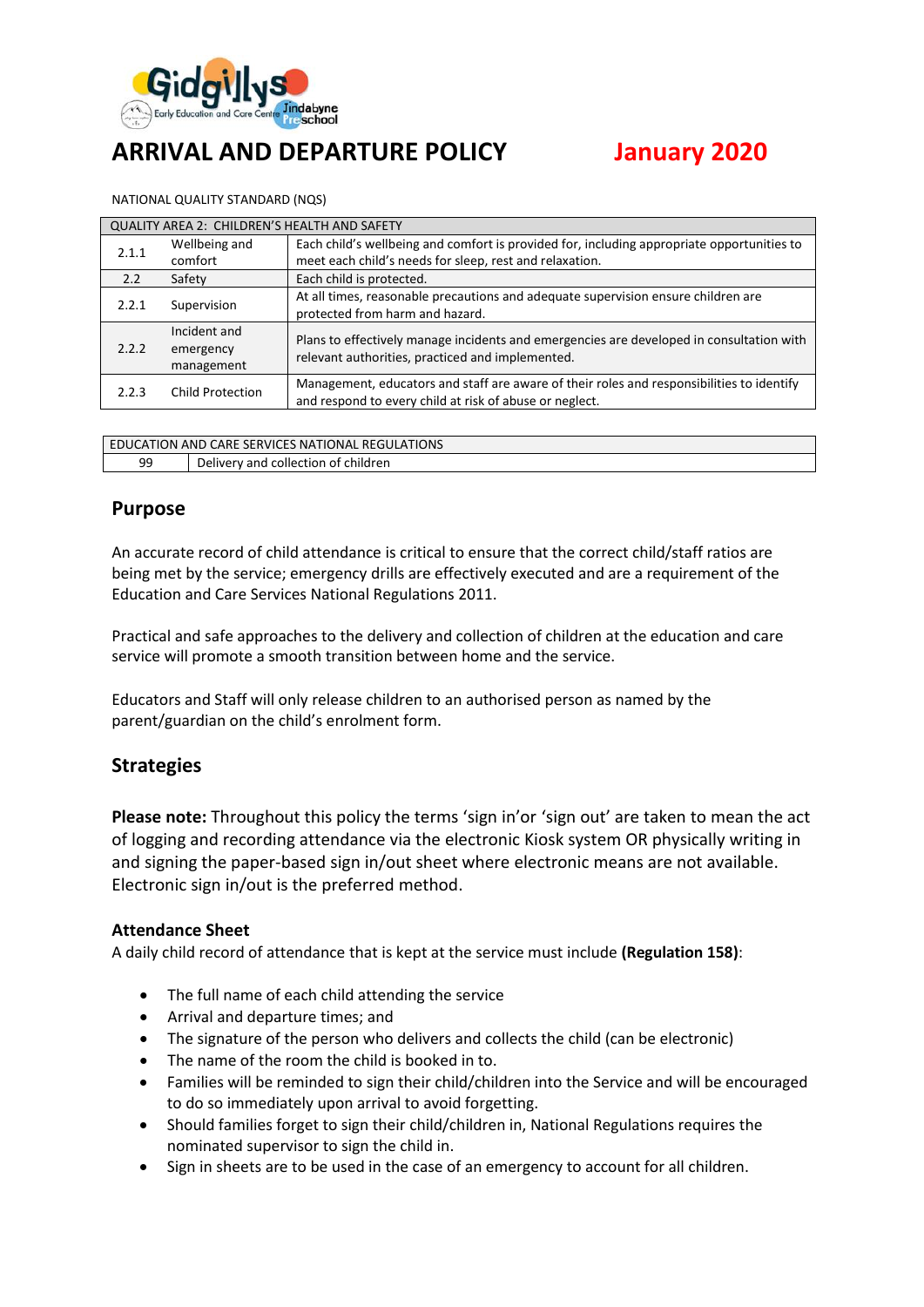

The kiosk will be placed in a visible location for ease of use for families. Families or others delivering/collecting children must use their own phone number and passcode when logging into Kiosk.

#### **Review of the Attendance Sheet**

- Staff will regularly review the attendance sheet throughout the day to ensure its accuracy at all times.
- In instances when a parent or authorised nominee has not signed the child in or out, a staff member will sign to confirm that the child is in attendance or has left the service and sign them out electronically.
- Prior to closing the service, two staff members must verify all children have been signed out of the service. If a child is not signed out, educators/staff members will check all areas of the service and look for clues such as bags remaining in lockers, to ensure no child remains. Educators will contact the child's educators to see if they can confirm them being collected. Educators will contact the parent/guardian to confirm that they have been collected and this will be noted in the staff room diary.

A duty of care exists at all times the child is attending a children's service. In addition, the service has a duty of care to a child while he/she is on the service's premises even if he/she hasn't yet been signed into the service or has been signed out of the service and is legally under the care and supervision of the parent/guardian.

A child may only leave the education and care service premises under any of the following circumstances **(Regulation 99)**:

- a parent of the child collects
- An authorised nominee named on the child's enrolment record collects
- A person authorised by a parent or authorised nominee named in the child's enrolment record to collect the child from the premises.
- Phone authorisation has been given to two (2) educators from a parent, an email stating the name and mobile number of a person authorised to collect and identification of person/s picking up is checked. If child is distressed and does not appear comfortable to leave with authorised person, educators reserve the right to not allow child to be taken.
- Child is taken on an excursion
- The child requires medical, hospital or ambulance treatment, or there is another emergency.

#### **Authorised Nominees**

- On enrolment parents/guardians are to provide the names of two people who are authorised nominees for the purpose of collecting their child/ren from the service.
- Authorised Nominees should be over 16 years of age to sign a child out. This is not a regulation but best practice. However if the underage person has written permission then they are permitted to collect.
- Authorised Nominees will be required to show photo ID to educators prior to collecting and signing out child/ren if they have never been met by educators at the service.
- Staff members are to check the name on the photo ID against the list of approved persons to collect a child. A person is not allowed to collect a child if they do not have ID, or if the ID does not match the authorisation list.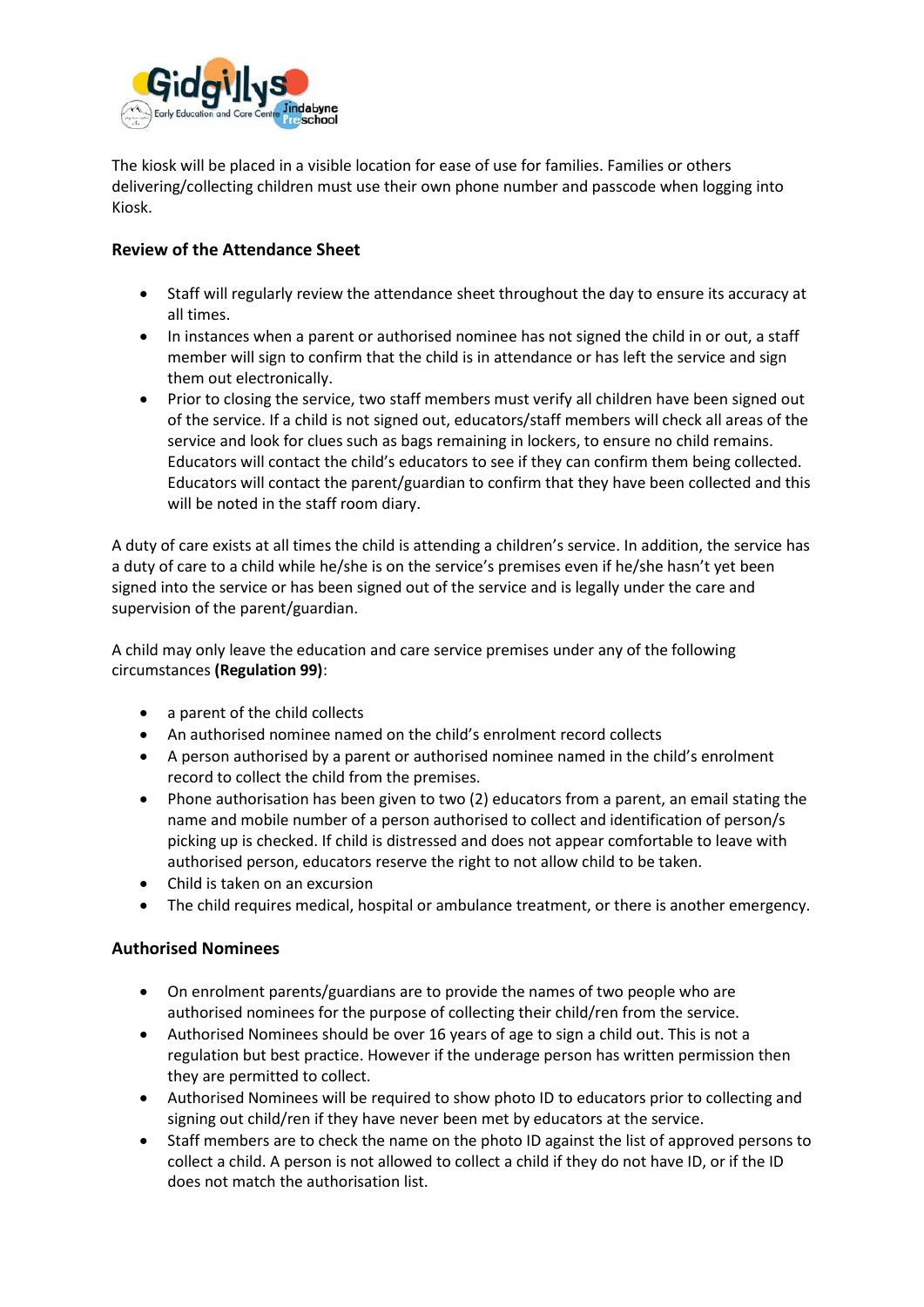

- If an educator is unable to identify the person trying to collect the child from the service, the parents will be contacted immediately for clarification.
- Please note: Unless there is a prohibition for one or both parents to collect the child from the service, both parents have the authority to remove the children from the premises. The family must provide the service with documentary evidence of any such prohibitions.
- In the case of an emergency, where the parent or a previously authorised contact is unable to collect the child, the parent or person responsible for the child (as listed on enrolment form as having a parenting role) may telephone the service and arrange an alternative person to pick up the child. This contact must then be confirmed in writing to the Service.

#### **Where there are concerns for the safety, health and wellbeing of Children**

If the person collecting the child appears to be intoxicated, or under the influence of drugs, and a staff member feel that the person is unfit to take responsibility for the child, the staff are to bring the matter to the person's attention before releasing the child into their care **(National Law 171).** Wherever possible, such discussion is to take place without the child being present. Staff are to suggest that they contact the other parent/guardian or emergency numbers from the enrolment form, inform them of the situation and request they collect the child as soon as possible. If the person refuses to allow the child to be collected by another authorised person, staff are to inform the police of the circumstances, the person's name, and vehicle make/model and registration details. Staff cannot prevent a parent/guardian from collecting a child, but do have a moral obligation to persuade a parent/guardian to seek alternative arrangements, if they feel the parent/guardian is in an unfit state to accept responsibility for the child.

Other reasons why a staff member would try to prevent a child from going home with a parent as well as the above mentioned are:

- $\circ$  When a young person who is authorised to collect the child, for example a sibling, does not seem sufficiently mature to safely care for the child.
- $\circ$  A parent or authorised person does not have a car fitted with an appropriate child restraint.

# **Responsibilities of the Approved Provider**

- Ensure the service operates in line with the Children (Education and Care Services) National Law (NSW) 2010 and The Education and Care Services National Regulations 2011 with regard to the delivery and collection of children at all times.
- Ensure that a parent of a child being educated and cared for by the service may enter the service premises at any time when the child is being educated and cared for by the service **(National Regulation 157(1))**—except when:
	- $\circ$  permitting entry would pose a risk to the safety of the children and staff or conflict with the duty of the Approved Provider, supervisor or educator under the law or
	- o the Approved Provider is aware the parent is prohibited by a court order from having contact with the child.
- Ensure an unauthorised person (Authorised person described in **National Law 170(5)** and Inappropriate person described in **National Law 171(3)**) is not at the service while children are present unless the person is under direct supervision.
- Ensure there are procedures in place to ensure that all children have been signed out for the day by the parent/guardian of the child or a responsible person.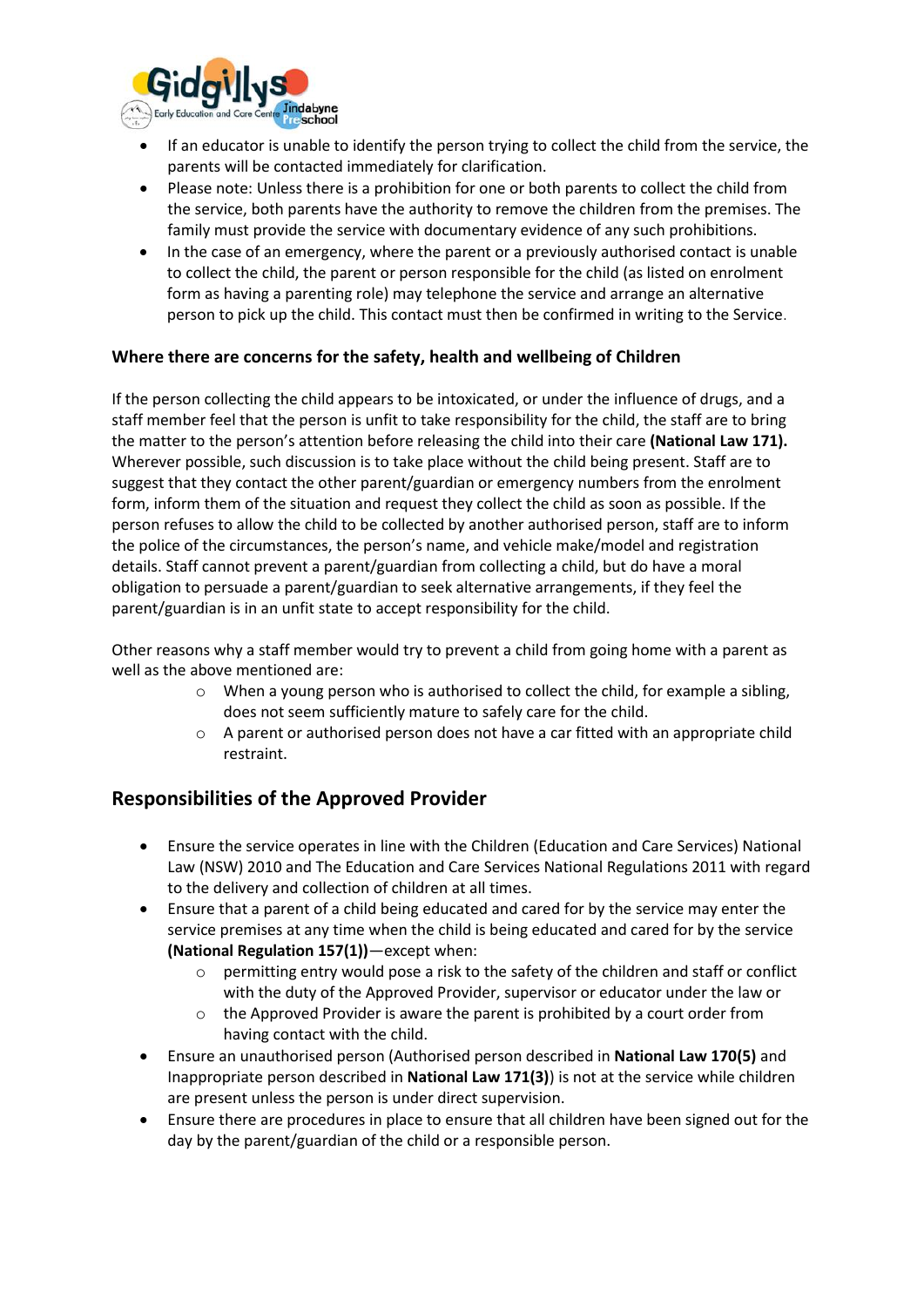

# **Responsibilities of the Educators**

- Ensure accuracy of attendance record at all times.
- Be available for individual greeting and settling of children.
- Provide a supportive and welcoming environment for children and families to assist with separation and settling.
- Follow all service procedures regarding the delivery and collection of children.
- If you are unsure whether a child should be allowed to leave with the person who has come to collect, do not allow the child to go until you have confirmed permission. Seek advice from the responsible person if unsure.
- Monitoring attendance when moving between classrooms or starting/finishing a shift, educators must check the attendance roll against the group head count. Educators must monitor and acknowledge the arrival of persons coming to collect the children and be alert of unfamiliar people.

# **Responsibilities of the Families**

- Sign the child into Kiosk
- Place the child's belongings into the designated location
- Place fruit in designated bowl for kitchen staff, place bottles/formula any extra food into refrigerator (must be labelled)
- Communicate any changes of routine with educators whenever necessary (for example; a rough night's sleep, an injury received or alternative collection arrangements.)
- Leave your child in the direct care of a staff member at all times.
- Ensure an educator is aware your child has been collected from the service at all times.
- Provide the service with any court orders relating to your child upon enrolment of the child.

# **Responsibilities of the Visitors**

• To ensure we can meet Work Health and Safety requirements and ensure the safety of our children, individuals visiting our Service must sign in when they arrive at the service and sign out when they leave. It is also a requirement of the National Regulations that Visitors are not left alone with children at any time.

#### **Late Collection**

- Our service reserves the right to implement a late collection charge when families have not collected their child/ren from the service before closing time (6:30pm unless otherwise advised). This charge will be set at a rate determined by the Approved Provider and based on the service's needs to re-coup expended incurred in employee wages and running costs.
- If there are children still present at the Service upon closing, it is best practice to ensure a minimum of two Educators - one must have or be actively working towards an approved diploma level education and care qualification- are present **(National Regulation 126(1)(a)).**
- Parent to notify the centre if they know that you are going to be late: If possible, make arrangements for someone else to collect child.
- We appreciate that unforeseen circumstances may occur from time to time however, families who regularly arrive to collect their child/ren after closing time may risk their enrolment at the centre.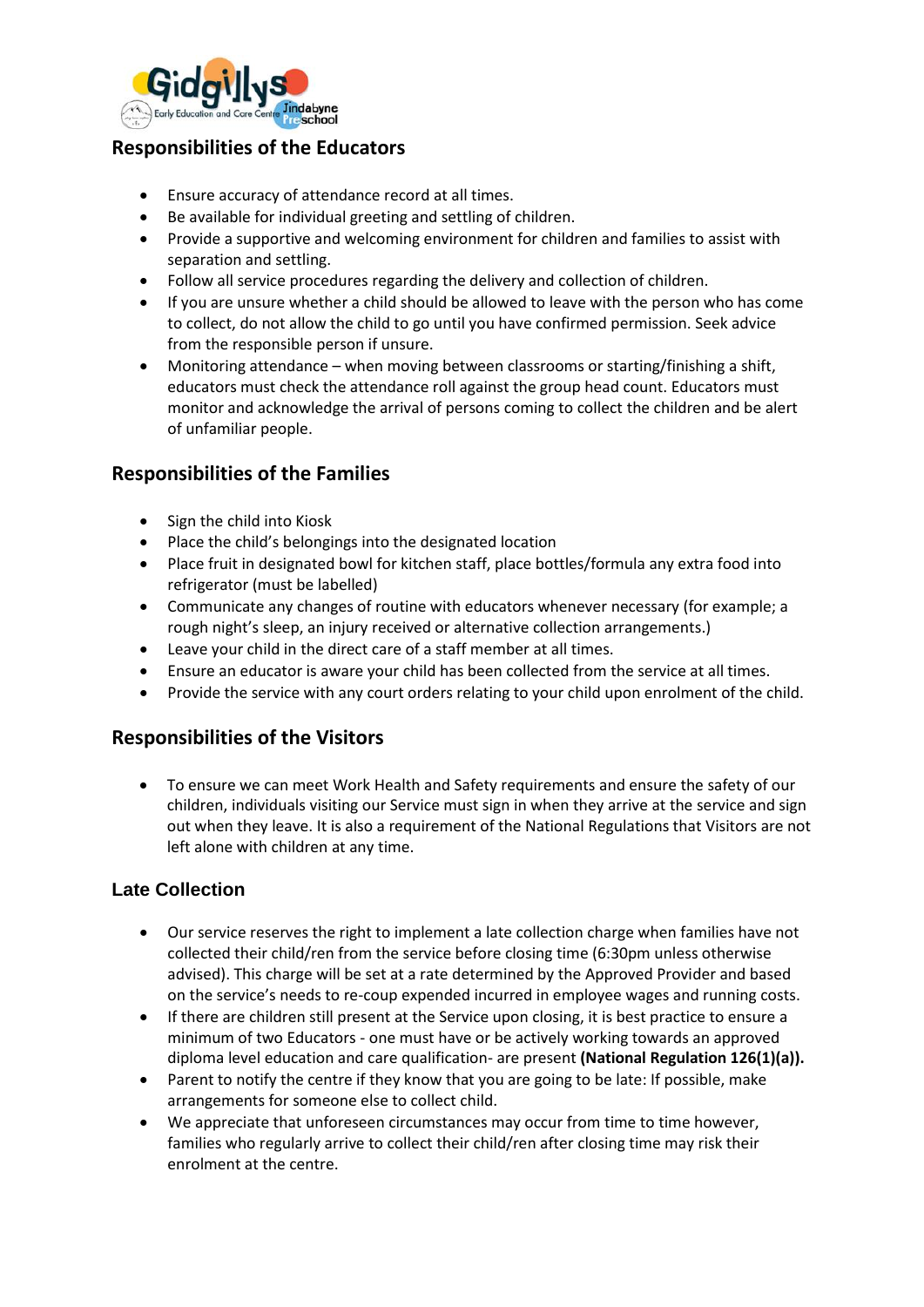

- If parent has not arrived by **6.30pm** they will be contacted. If we are unable to contact the parent, and the child has not been collected, we will call alternative contacts as listed on the enrolment form to organise the collection of the child.
- If the parent/emergency contacts cannot be contacted if a child/ren has no be collected. The police will be contacted and instructions about how staff are to proceed will be given by the authorities.

# **Related Statutory Obligations & Considerations**

**Australian Children's Education and Care Quality Authority (ACECQA)** http://www.acecqa.gov.au/ **Children (Education and Care Services) National Law (NSW) No 104a**  https://www.legislation.nsw.gov.au/#/view/act/2010/104a/full **Children and Young Persons (Care and Protection) Act**  https://www.legislation.nsw.gov.au/#/view/act/1998/157 **Department of Education** http://www.dec.nsw.gov.au/what-we-offer/regulation-and-accreditation/early-childhoodeducation-care **Education and Care Services National Regulations**  https://www.legislation.nsw.gov.au/#/view/regulation/2011/653/full **National Quality Framework (NQF)** http://acecqa.gov.au/national-quality-framework/

# **Related Telephone Numbers**

- Early Childhood Directorate 1800 619 113
- ACECQA 1300 422 327
- Police 000
- Office of the Children's Guardian 8219 3600

#### **Amendment History**

| <b>Date</b>                   | Amendment                                          | <b>Notes of Amendment</b>                    |
|-------------------------------|----------------------------------------------------|----------------------------------------------|
| 9 <sup>th</sup> October 2018  | <b>Policy Created</b>                              |                                              |
| 24 <sup>th</sup> January 2019 | Reviewed                                           | - Electronic sign out by educator added when |
|                               |                                                    | child has not been signed out by parent      |
|                               | 29 <sup>th</sup> January 2020   Reviewed & Amended | - Additional Points Added                    |
|                               |                                                    | - Grammar errors fixed                       |
|                               |                                                    | - Formatting                                 |
|                               |                                                    | - NQS & Regulations Added                    |

This policy will be updated to ensure compliance with all relevant legal requirements every year. Appropriate consultation of all stakeholders (including staff and families) will be conducted on a timely basis. In accordance with Regulation 172 of the *Education and Care Services National Regulation*, families of children enrolled will be notified at least 14 days and their input considered prior to any amendment of policies and procedures that have any impact on their children or family.